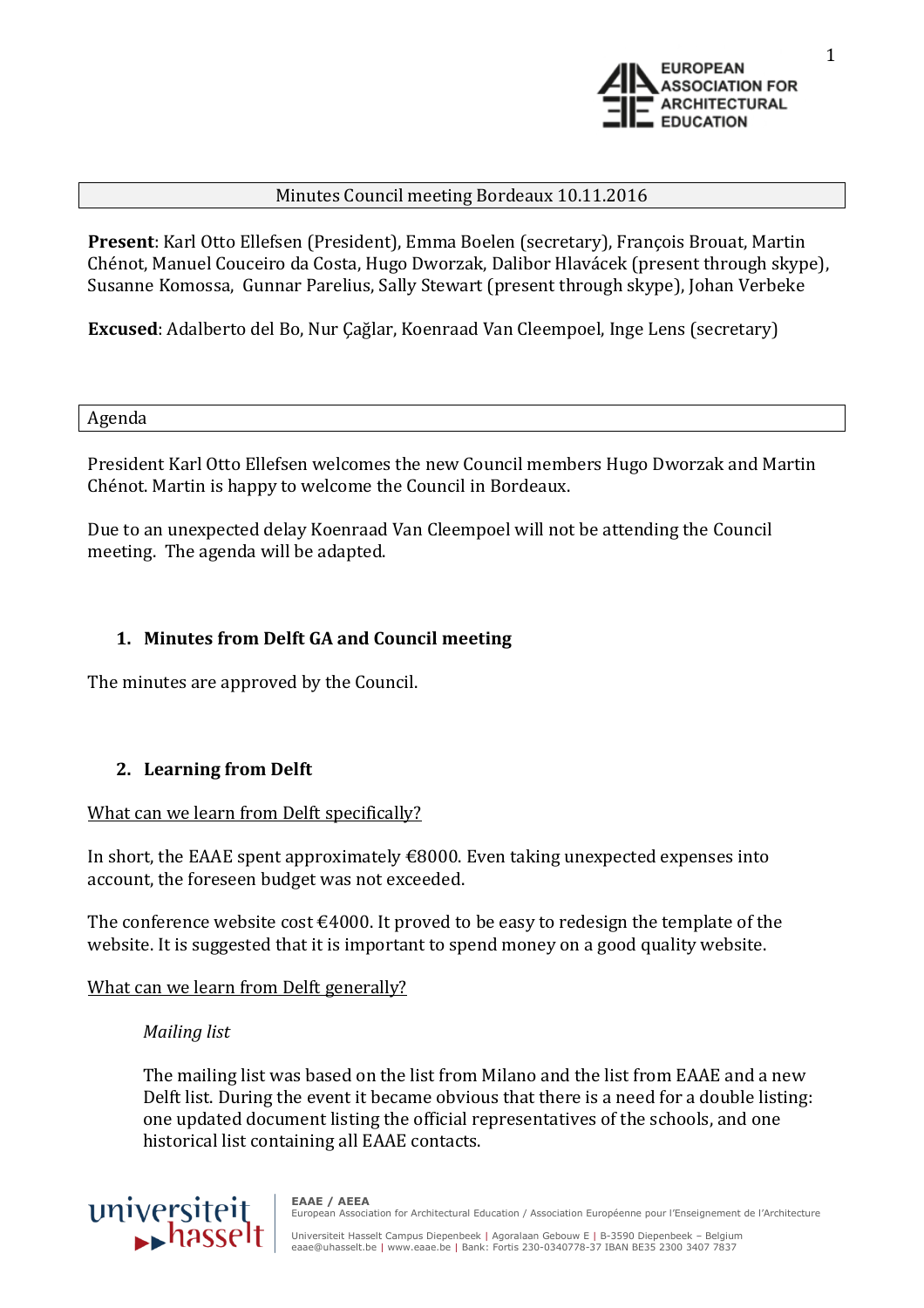

Action: The final list from Delft will made operational for the EAAE and sent to the Secretariat.

## *Schedule and program*

- Decision on the schedule and the main program should be taken earlier during the process. Not the least the keynotes have to be booked early. It is important to be able to start the promotion of the 2017 conference in Bordeaux in January 2017.
- The balance between conference and networking was good. Unofficial networking time and breaks could be longer. Lunches around a square (as in Chania) could be an option for the unofficial networking. In Delft the evening meetings were positively evaluated.

### Comments:

- 'Learning from Bordeaux' could be a separate topic for the program at the GA.
- Important to further develop the social part of the GA.
- The experience in Delft learns that it is important to discuss the context of the conference with the keynote speakers beforehand.
- The Council advises that the conference takes place in the city center of Bordeaux.
- Extend the number of days? E.g., excursion with unofficial networking on  $3^{rd}$  day.

Action: Manuel Couceiro da Costa summarizes the lessons from the EAAE/ARCC conference in Lisbon and mails it to the Council.

## **3. New membership**

Due to unforeseen circumstances both Treasurer Koenraad Van Cleempoel and Secretary Inge LENS were not able to join the council meeting. The discussion of new membership was therefore exposed.

# **4. Report from meeting with SCHOSA**

SCHOSA is the organization for the heads of British, Welch, Scottish, and Northern Irish schools of Architecture. In total, SCHOSA has a membership of approximately 50 schools. The EAAE membership of these schools has been limited in the past. SCHOSA and the EAAE have expressed an intention to work together more closely in the future. EAAE president Karl Otto Ellefsen was invited to the SCHOSA meeting in Cardiff in the spring of 2015 and to a meeting in La Tourette in October this year. Both the head of SCHOSA, Don Gray, and the Secretary, Richard Patterson, took part in the EAAE Delft Conference.

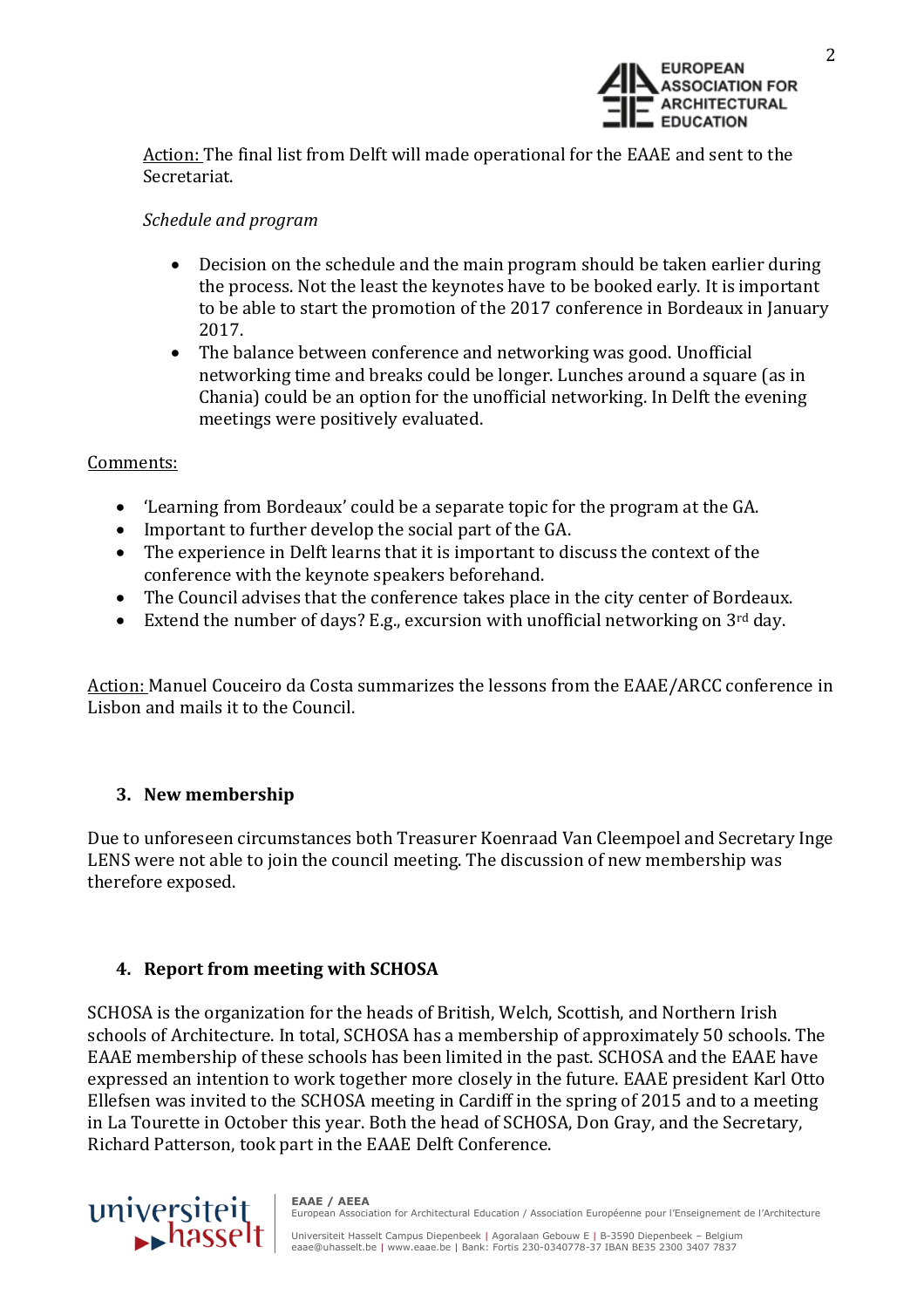

3

Additional remarks by president Karl Otto Ellefsen:

- It is important for the EAAE to involve the SCHOSA schools in our discussions on European Architectural Education and Research. The British Isles are an important part of Europe: economically, socially, culturally and in terms of academic traditions.
- In Brexit-times, the EAAE might become an important bridge between UK schools and European Schools.
- SCHOSA is not a unique organization in Europe. The French schools are organized as a body, the same is the case for Nordic and Baltic schools (NAA – Nordic Academy) and we find similar organizations in many European countries (Spain, Italy, Portugal, Turkey) and even embryos for organizations in territories/regions like South East Europe.

Different alternatives regarding EAAE membership and collaboration have been discussed at the meeting in La Tourette:

- SCHOSA might organize a collective associated membership for the member schools. In a mail to the EAAE, a preliminary proposal from SCHOSA was to pay €150 per school a year (50 schools). At this moment, however, it is not entirely clear what an associated membership means in terms of rights and influence. It is important that the EAAE further clarifies this.
- Alternatively, SCHOSA presented a proposal in which SCHOSA and the EAAE are treated as similar organizations, covering different territories, and cooperating even with representatives in the two boards.

#### Comments:

- The EAAE is eager to develop relationships with schools in regions/countries where the membership is rather weak at the moment, e.g. UK, Germany, Austria or Russia. Therefore the Council is pleased that a closer collaboration with SCHOSA is sought.
- The term of associated membership is at the moment somewhat confusing and reserved for schools and institutions not outside the EU, but outside the European continent. Clarification is indeed needed.
- Technically all schools in the UK are members of SCHOSA and SCHOSA serves as a portal for those schools. It would be positive to formally connect both organizations. An additional proposal could be that SCHOSA becomes an associated member, but that the UK schools are offered individual memberships.

#### Conclusion:

The discussions with SCHOSA should be continued. So far, EAAE will offer SCHOSA cooperation and associated membership. This is rather an offer to formalize exchange of information than a question of payment for services. The EAAE will continue to motivate individual UK schools to become full EAAE members.



**EAAE / AEEA** European Association for Architectural Education / Association Européenne pour l'Enseignement de l'Architecture

Universiteit Hasselt Campus Diepenbeek | Agoralaan Gebouw E | B-3590 Diepenbeek – Belgium eaae@uhasselt.be | www.eaae.be | Bank: Fortis 230-0340778-37 IBAN BE35 2300 3407 7837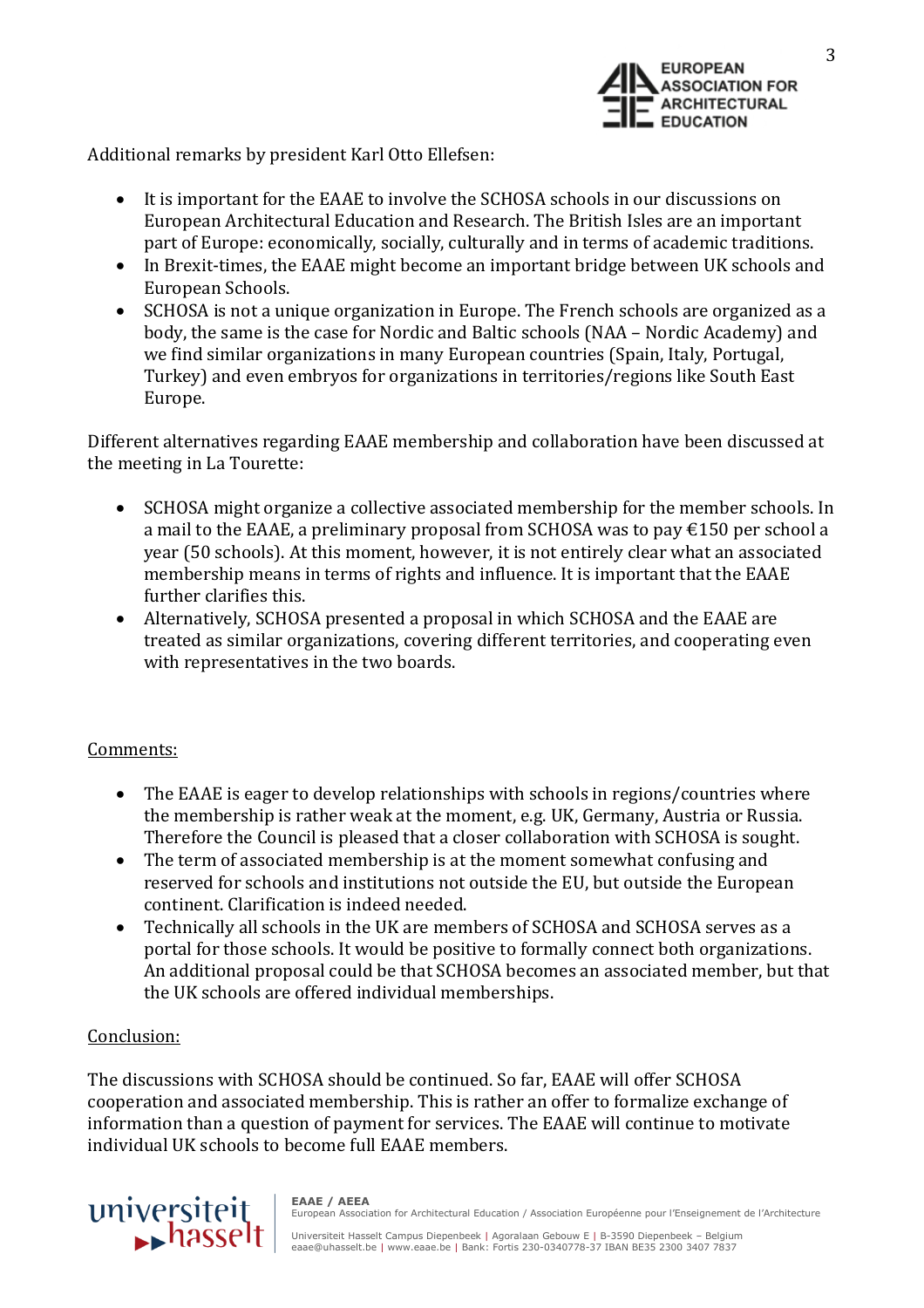Action:



The EAAE will report back to SCHOSA after the Council meeting.

# **5. "European Medal" and the Mies Award for "Young Talent"**

EAAE/ACE/ION MINCU will award the European Medal and three other awards to the best European Diploma in late November. So far we know that the amount of projects submitted has doubled since last year, and that the number of European countries participating is close to 30.

The Young Talent Award – administrated by the Mies Foundation in Barcelona - has the same scope as the European medal and was awarded for the first time this autumn in Venice. The Young Talent award is awarded every second year. So far, the European Medal is awarded every year.

EAAE and ACE have discussed the future of the prizes with Anna Ramos, who is heading the Mies Foundation. The future of the prizes and a possible cooperation has also at different occasions been discussed with EU Culture. All parties are interested in finding a mutual agreement.

Decisions:

- The EAAE will take the initiative to arrange the European Medal competition also in 2017. The Council believes that ACE and Ion Mincu University will support this initiative.
- Our intention is to get a formal cooperation marketing all parties already from 2017.
- The agreement should be developed and signed before the competition in 2018.

# **6. Report from the Education Academy** (by Sally Stewart on Skype)

Sally Stewart reports that the current main activity of the EAAE Education Academy is the 2<sup>nd</sup> workshop 'The profession of the architect, and the role of the school in relation to this profession', to be held in Porto on November 25<sup>th</sup> -26<sup>th</sup>. There are 15 confirmations so far, more are expected to follow.

Questions related to the meeting of the Academies in Bordeaux 2017: What kind of space does the EA need in Bordeaux and how much time is needed for a workshop? The workshop in Delft was successful. New people were involved easily. Doing something active seemed to appeal to people.



**EAAE / AEEA** European Association for Architectural Education / Association Européenne pour l'Enseignement de l'Architecture

Universiteit Hasselt Campus Diepenbeek | Agoralaan Gebouw E | B-3590 Diepenbeek – Belgium eaae@uhasselt.be | www.eaae.be | Bank: Fortis 230-0340778-37 IBAN BE35 2300 3407 7837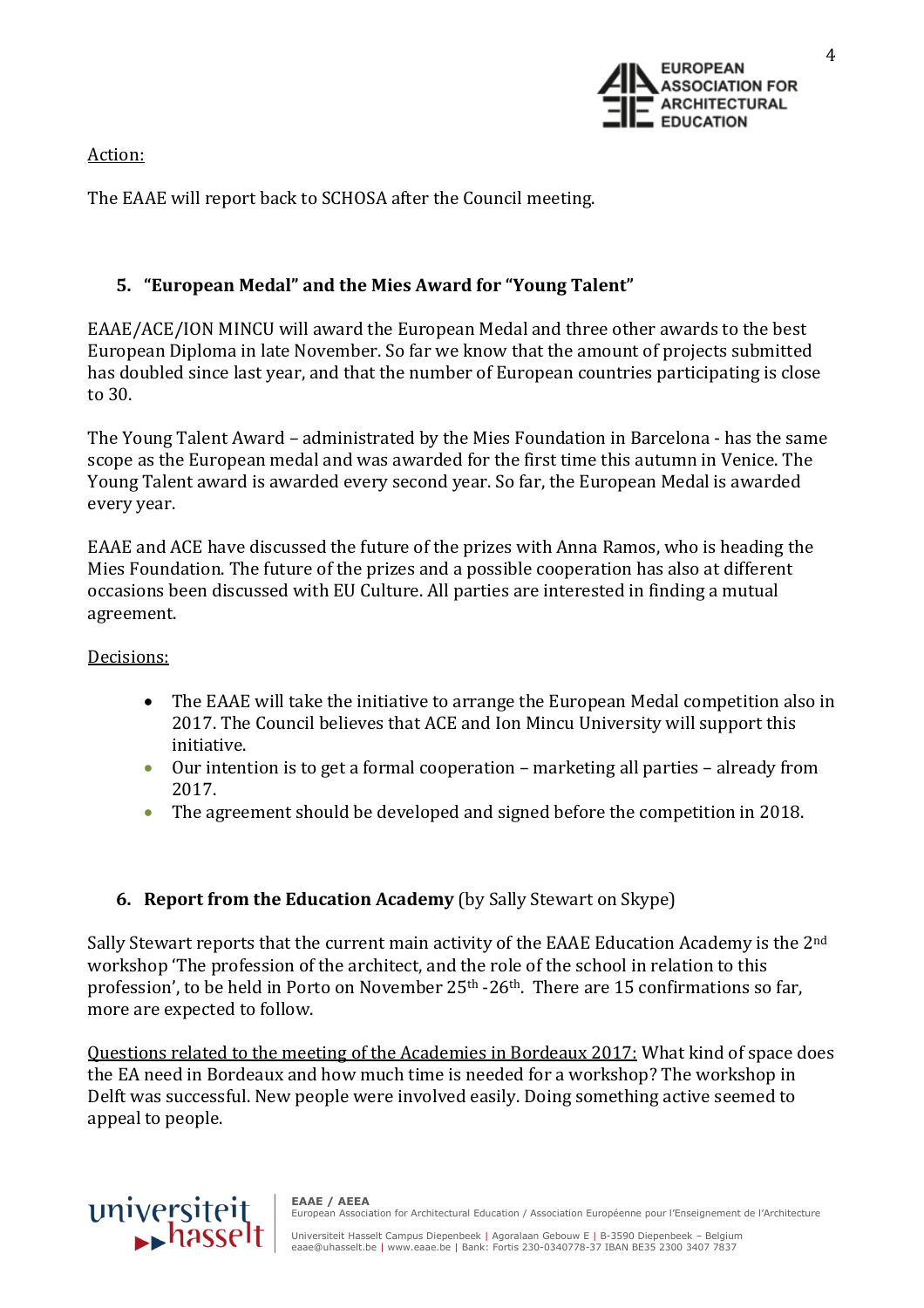

5

Actions: Analogous to the EAAE research charter, the EA intends to develop a charter on education and to present this proposal to the Council. 8 trigger abstracts and a position paper are expected as outcome of the workshop in Porto. A draft of the position paper will be presented to the Council.

# **7. Report from Research Academy** (by Johan Verbeke)

The RA had a meeting in Ljubljana, Slovenia. Presentations of different PhD programs were given. The questionnaire was discussed as well - there is a need for a substantial update of the formulations.

## Comments:

- RA should develop a position paper on PhD education that might be further developed and voted upon as an EAAE policy paper.
- The question is raised whether the RA should be split into subgroups with clear missions.
- Suggestion to do RA and EA before the start of the conference on the first day. Council meeting before lunch and RA - EA after lunch. More than two hours are needed for RA. Possibly the group could be split in smaller subgroups that will be actively involved.
- A new attempt to discuss the EAAE and RFA policies with Arena should be made.

## Actions:

- Johan Verbeke updates the questionnaire. The secretariat will send it out.
- A charter/policy paper on PhD education will be made with many policy papers 'underneath'. The Council asks RA to create a position paper and the Council develops the charter/policy paper. These documents will be presented and discussed in Bordeaux**.**

## **8. Relationship to Arena**

Arena is developing many activities. The positive atmosphere at the meetings in Delft and Ljubljana suggests that it may be the right time for a formal meeting or. A clear signal from EAAE is expected and future negotiation is recommended.

Actions: A meeting should be arranged as soon as possible. Johan Verbeke will make the contact.

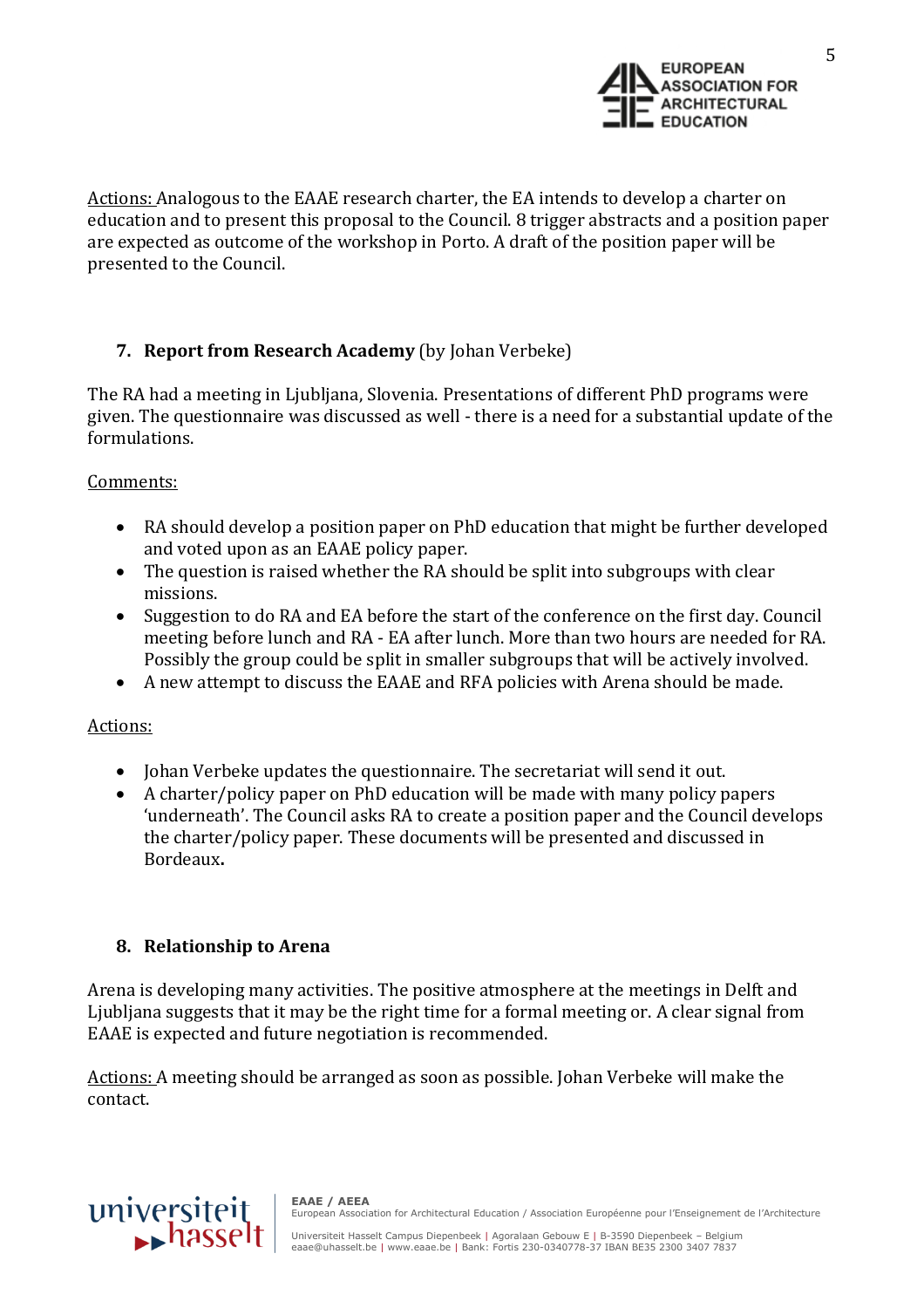

## **9. Bordeaux 2017**

François Brouat, président of French collège des directeurs and the 'GA Bordeaux organization team' joins the meeting.

Conference title: "Learning with the world"

Comments: The Council agrees that this is a good headline. We are not talking as EU, but we are talking as institutes in Europe that teach. It creates interesting opportunities to invite/engage people from the rest of the world.

## Actions:

By next week decisions have to be made on:

Headline: Learning with the world Subtitles: Dates: 30th of August - 2nd of September GA: 1ste of September Location: center of Bordeaux and 1 day at the university

## Decisions:

- Former presidents will be invited. The EAAE will pay their hotel and they are free to enter the Conference.
- The EAAE will invite partners and possibly future partners from all over the world.

# **10.Questions related to the French Schools rejoining EAAE**

A year ago a collective decision was made by the French schools to rejoin EAAE. Martin Chénot has accepted the invitation to be the link between the EAAE and the French collective.

The French organization is a free network of 20 schools of architecture. Architectural education in France has developed from fine arts education and is still operated under the Ministry of Culture. Current governmental activities are reforming the statutes of the schools. Evaluation systems are organized on a national level.

# **11.Presentation and discussion of the web-project** (by Dalibor Hlavácek on skype)

After the Delft meeting, communication with the web design company started. A period of testing with the secretariat and Ivan Cabrera as the former webmaster has started.

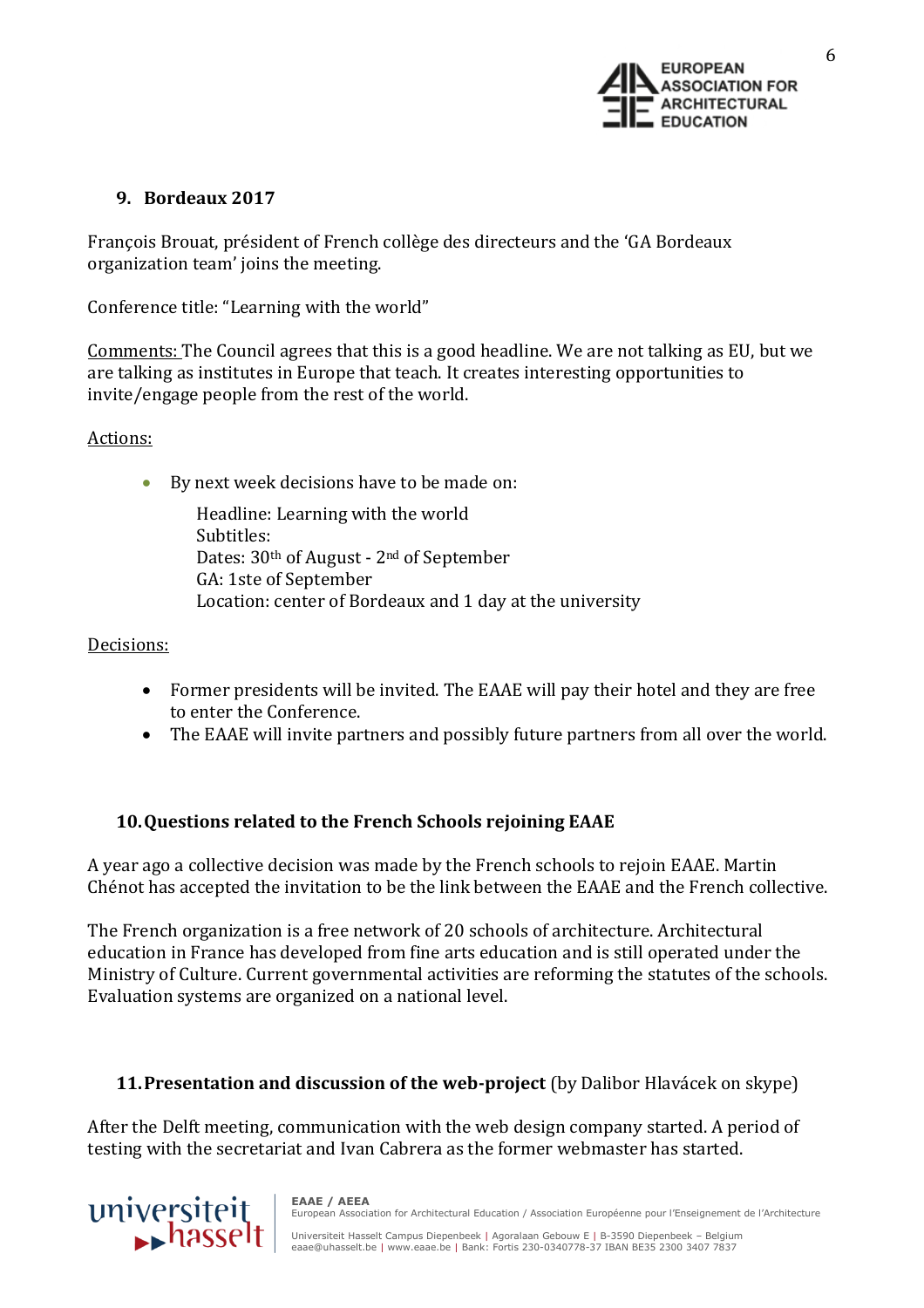

## Actions:

- The next meeting on the web will be in Prague. (Dalibor, Emma and Inge)
- Issues about the design will be collected in a google drive document. A design for a new logo will be created. The Council decides on the use of the new logo.

## **12.Distribution of tasks and responsibilities in the Council**

Martin Chénot has the responsibility for the GA in Bordeaux. Reference group for Bordeaux:

- President Karl Otto Ellefsen
- Hugo Dworzak
- Susanne Komossa
- Inge Lens (and/or Emma Boelen)

## **13.Work-plan November 2016 to September 2017**

Next Council Meeting: Oslo: 9th- 10th February 2017

Provisionally program:

- Thursday midday: Council meeting part I
- Thursday night: Official Dinner
- Friday morning: Council meeting part II
- Friday evening: end

Council meeting in Rome: 6th of May 2017

## **15. Work-Shop – short introduction**

What policy papers do the EAAE need?

- Charter on Research (existing)
- Charter on Education coming out of the EA work on position-papers and policypaper.
- Charter on PhD-education coming out of the RA work on positions papers and policypaper.
- Policy paper on profession/education signed by ACE and EAAE.